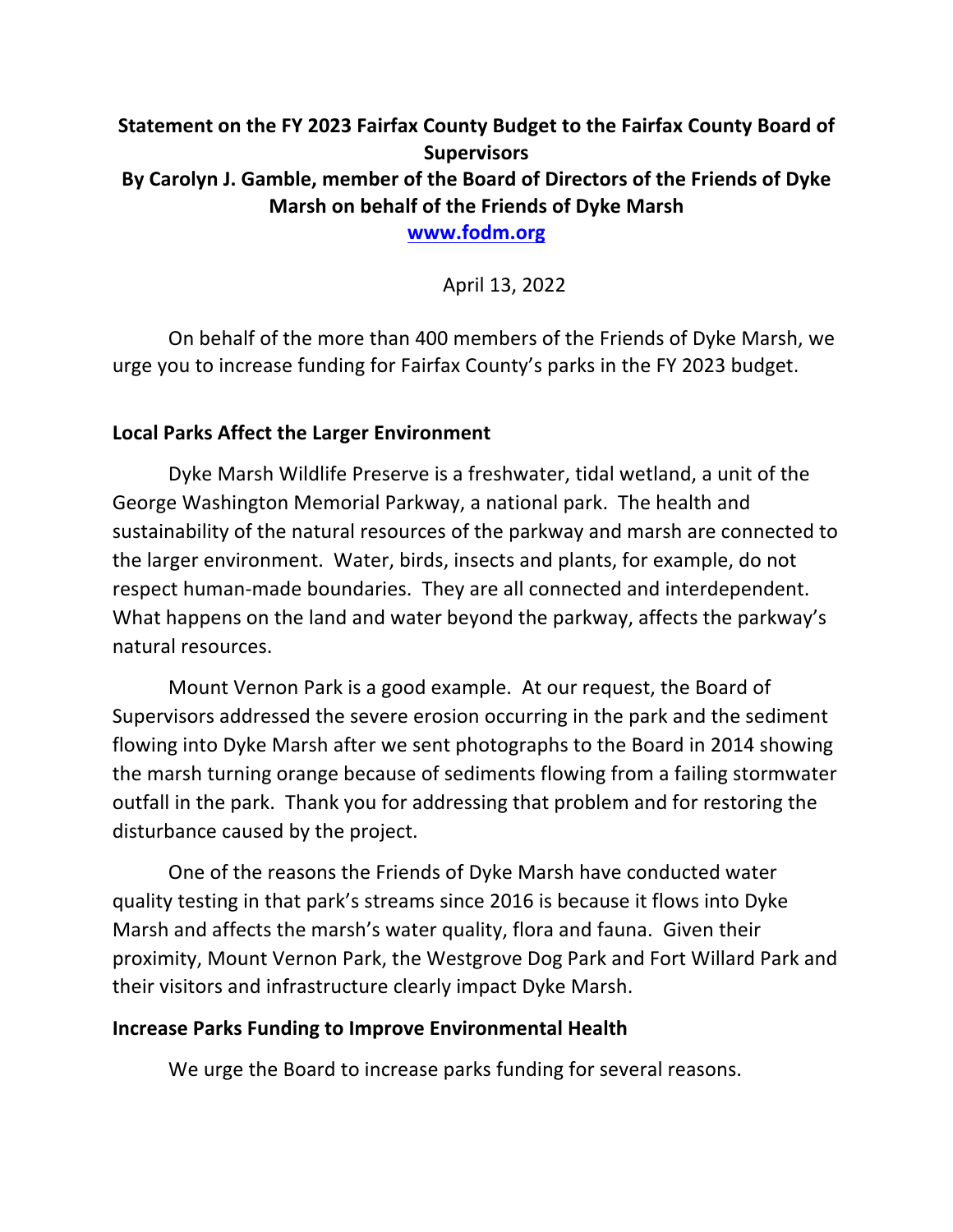Fairfax County's remaining natural resources are suffering from everincreasing development and urbanization, over-use and invasive plants and animals. In addition, stormwater runoff from impervious surfaces, for which the county bears some responsibility by giving permits, produces pollution and sediments which flow into parks, into Dyke Marsh and into our streams and rivers.

While the Potomac River is improving, the Potomac Conservancy, concluded in their 2020 report, that ". . . excess nutrients and sediment from polluted urban runoff is increasing over time and threatens to undo decades of progress. . . sediment in urban and suburban stormwater runoff continues to increase."

The county's 2019 data indicate that 88 percent of Fairfax County's streams are in fair to very poor condition. "This indicates that many of our streams are significantly impaired and lack biological diversity."

[\(https://www.fairfaxcounty.gov/publicworks/stormwater/stream-quality](https://www.fairfaxcounty.gov/publicworks/stormwater/stream-quality-assessment-program)assessment-program)

In addition, stormwater runoff exacerbates erosion in our parks and on the river and streams' shorelines, which especially the intertidal areas of tidal shorelines can smother aquatic species and disrupt their life cycle.

Preserving, expanding and creating more natural resource parks can help reverse these disturbing trends. Natural areas, for example, can filter pollutants and curb stormwater runoff.

## **Board of Supervisors' Decisions Devalue Natural Resources**

Funding for FCPA natural resource management is only \$159 per managed acre annually, far below the national average of \$3,000 to \$6,000.

The Fairfax County Park Authority has been underfunded for many years. In 1988, 63 percent of the Park Authority budget was from tax-based revenues (the General Fund). Now only 35 percent of the budget is tax supported and 65 percent of the operating budget comes from user fees. The inadequate funding by the Board of Supervisors and the over-reliance on user fees creates an adverse incentive for park managers to prioritize revenue-generating activities, thus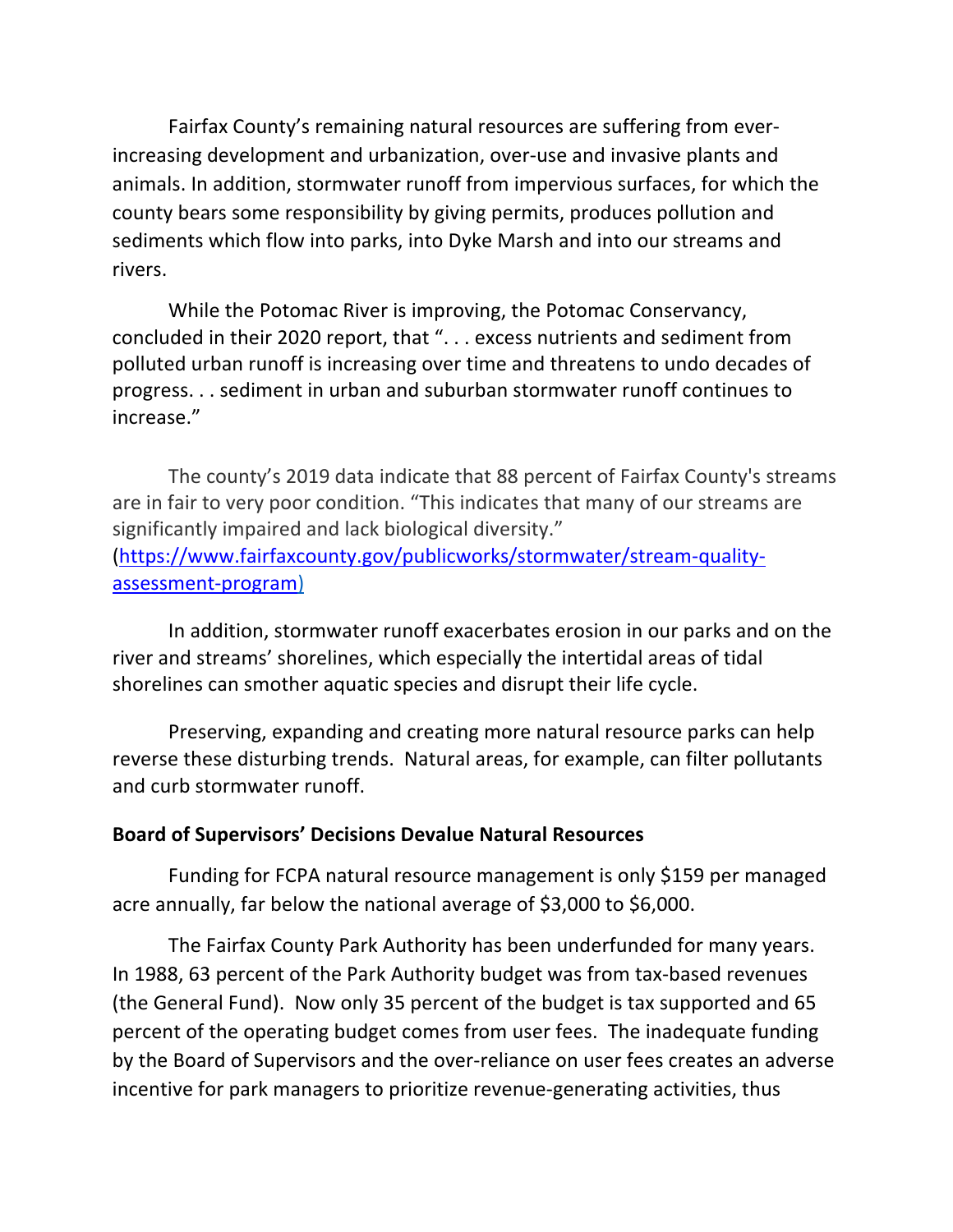underfunding natural resource preservation and restoration that do not generate revenue.

This is a short-sighted approach that does not recognize the full value of our natural resources. Natural areas like Huntley Meadows Park provide free ecological services, like absorbing polluted stormwater runoff and cleaning the air, services that the county does not have to provide. More funding from the Board could reduce reliance on user-fee-based activities and more appropriately recognize the value of our natural resource parks and the ecological services they provide.

# **Board of Supervisors' Decisions Should Reflect their Stated Principles**

Natural resource management and staff have long been underfunded in the parks system and have historically been given a lower priority than active recreational uses.

Fortunately, the county is increasingly recognizing the value of natural resources by preparing climate action, resiliency action and natural landscaping plans. More revenues for natural resource parks and more natural resource parks can complement those efforts.

The Board of Supervisors espouses a "One Fairfax" policy, a policy that "commits the county and schools to intentionally consider equity when making policies or delivering programs and services." User fees disproportionately and adversely affect low-income park users and discourage them from visiting our parks. This is not an equitable way to deliver a service to the public. This is not consistent with One Fairfax.

## **Fund our Parks to Improve Our Health**

We request that the Board of Supervisors increase funding for FCPA to the following levels:

- 1. \$5 million to provide funds for the implementation of the One Fairfax program, with continued funding at this or higher level for FY 2024, FY 2025, FY 2026 and beyond.
- 2. \$751,954 to provide funds to implement sustainable natural resource management and to improve management of natural resources in Fairfax